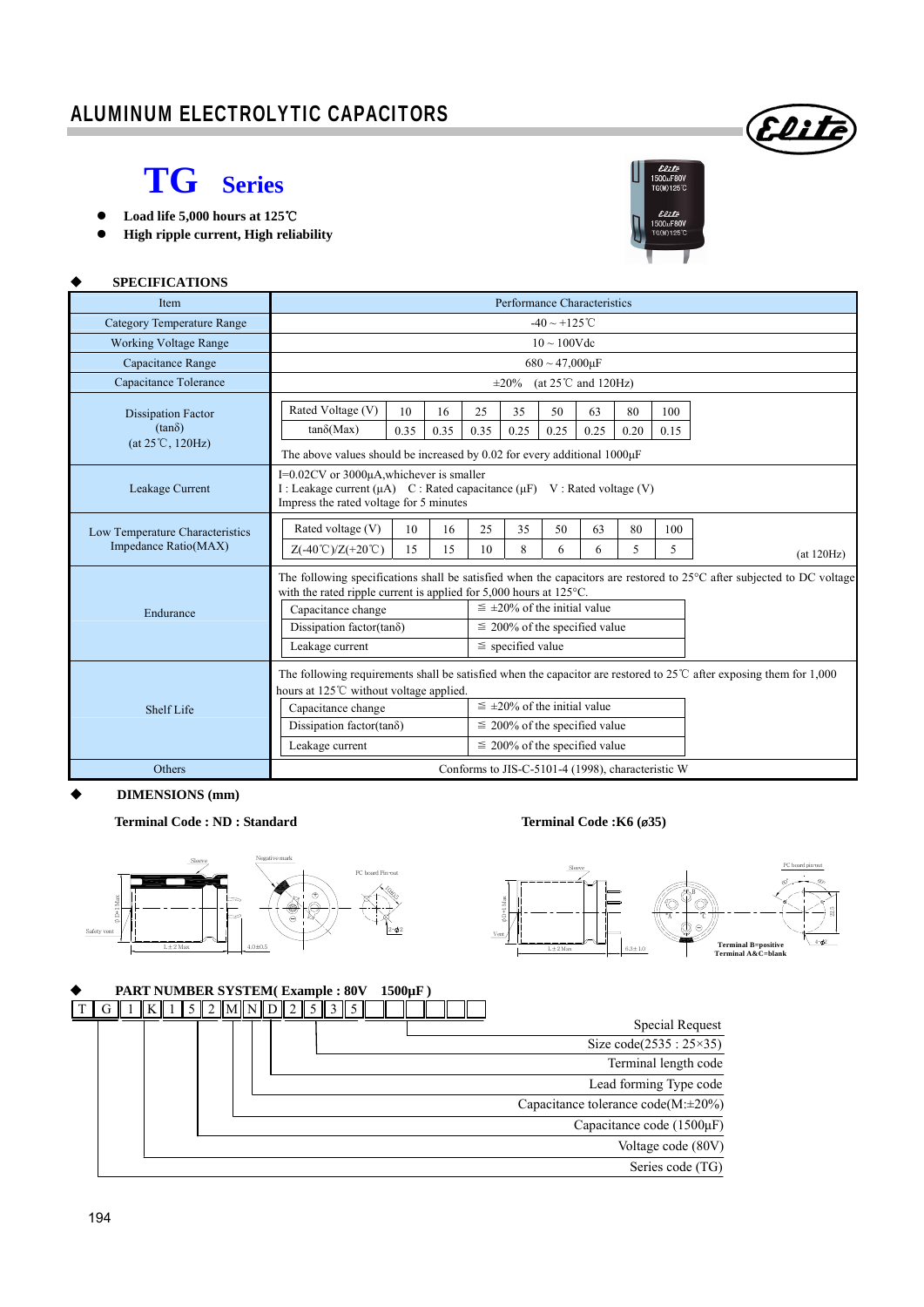# **TG Series**

#### **Case size & Permissible rated ripple current (mA rms) at 125 /** ℃ **120Hz**

| Vdc      | 10                  |      |                              |           |                     |           | Vdc                 | 16        |           |                               |      |                               |      |                     |      |                     |           |
|----------|---------------------|------|------------------------------|-----------|---------------------|-----------|---------------------|-----------|-----------|-------------------------------|------|-------------------------------|------|---------------------|------|---------------------|-----------|
| $\Phi$ D | $\Phi$ 22           |      | $\Phi$ 25                    |           | $\Phi$ 30           |           | $\Phi$ 35           |           | $\Phi$ D  | $\Phi$ 22                     |      | $\Phi$ 25                     |      | $\Phi$ 30           |      | $\Phi$ 35           |           |
| uF       | $\Phi$ D $\times$ L | RC   | $\Phi$ D $\times$ L          | RC        | $\Phi$ D $\times$ L | RC        | $\Phi$ D $\times$ L | RC        | uF        | $\Phi$ D $\times$ L           | RC   | $\Phi$ D×L                    | RC   | $\Phi$ D $\times$ L | RC   | $\Phi$ D $\times$ L | RC        |
| 6800     | $22\times25$        | 1140 |                              |           |                     |           |                     |           | 5600      | $22\times25$                  | 1200 |                               |      |                     |      |                     |           |
| 8200     | $22\times30$        | 1220 | $25\times25$                 | 1220      |                     |           |                     |           | 6800      | $22\times30$                  | 1340 | $25\times25$                  | 1340 |                     |      |                     |           |
| 10000    | $22\times35$        | 1445 | $25\times30$                 | 1445      |                     |           |                     |           | 8200      | $22\times35$                  | 1470 | $25\times30$                  | 1470 | $30\times25$        | 1470 |                     |           |
| 12000    | $22\times40$        | 1660 | $25\times35$                 | 1660      | $30\times25$        | 1660      |                     |           | 10000     | $22\times40$                  | 1700 | $25\times35$                  | 1700 | $30\times30$        | 1700 |                     |           |
| 15000    | $22\times 45$       | 1910 | $25\times40$                 | 1910      | $30\times30$        | 1910      |                     |           | 12000     | $22\times 45$                 | 1930 | $25\times40$                  | 1930 | $30\times35$        | 1930 |                     |           |
| 18000    | $22\times50$        | 2140 | $25\times 45$                | 2140      | $30\times35$        | 2140      | $35\times25$        | 2140      | 15000     | $22\times50$                  | 2250 | $25\times 45$                 | 2250 | $30\times40$        | 2250 | $35\times25$        | 2250      |
| 22000    |                     |      | $25\times50$                 | 2510      | $30\times40$        | 2510      | $35\times30$        | 2510      | 18000     |                               |      | $25 \times 50$                | 2580 | $30\times45$        | 2580 | $35\times30$        | 2580      |
| 27000    |                     |      |                              |           | $30\times45$        | 2800      | $35\times35$        | 2800      | 22000     |                               |      |                               |      | $30\times50$        | 2990 | $35\times35$        | 2990      |
| 33000    |                     |      |                              |           | $30\times50$        | 3185      | $35\times40$        | 3185      | 27000     |                               |      |                               |      |                     |      | $35\times40$        | 3293      |
| 39000    |                     |      |                              |           |                     |           | $35\times45$        | 3570      | 33000     |                               |      |                               |      |                     |      | $35\times45$        | 3750      |
| 47000    |                     |      |                              |           |                     |           | $35\times50$        | 3900      | 39000     |                               |      |                               |      |                     |      | $35\times50$        | 4200      |
| Vdc      |                     |      |                              |           | 25                  |           |                     |           | Vdc       |                               |      |                               |      | 35                  |      |                     |           |
| $\Phi$ D | $\Phi$ 22           |      | $\Phi$ 25                    |           | $\Phi$ 30           |           | $\Phi$ 35           |           | $\Phi$ D  | $\Phi$ 22                     |      | $\Phi$ 25                     |      | $\Phi$ 30           |      |                     | $\Phi$ 35 |
| uF       | $\Phi$ D $\times$ L | RC   | $\Phi$ D $\times$ L          | RC        | $\Phi$ D $\times$ L | RC        | $\Phi$ D $\times$ L | RC        | uF        | $\Phi$ D $\times$ L           | RC   | $\Phi$ D $\times$ L           | RC   | $\Phi$ D $\times$ L | RC   | $\Phi$ D $\times$ L | RC        |
| 3900     | $22\times25$        | 1150 |                              |           |                     |           |                     |           | 2700      | $22\times25$                  | 1085 |                               |      |                     |      |                     |           |
| 4700     | $22\times30$        | 1280 | $25 \times 25$               | 1280      |                     |           |                     |           | 3300      | $22\times30$                  | 1200 |                               |      |                     |      |                     |           |
| 5600     | $22\times35$        | 1390 | $25\times30$                 | 1390      |                     |           |                     |           | 3900      | $22\times35$                  | 1365 | $25 \times 25$                | 1365 |                     |      |                     |           |
| 6800     | $22\times40$        | 1590 | $25\times35$                 | 1590      |                     |           |                     |           | 4700      | $22\times40$                  | 1470 | $25\times30$                  | 1470 | $30\times25$        | 1470 |                     |           |
| 8200     | $22\times 45$       | 1800 | $25\times40$                 | 1800      | $30 \times 25$      | 1800      |                     |           | 5600      | $22\times 45$                 | 1700 | $25\times35$                  | 1700 | $30\times30$        | 1700 |                     |           |
| 10000    | $22\times50$        | 2045 | $25\times 45$                | 2045      | $30\times30$        | 2045      | $35\times25$        | 2045      | 6800      | $22\times50$                  | 1880 | $25\times40$                  | 1880 | $30\times35$        | 1880 | $35\times25$        | 1880      |
| 12000    |                     |      | $25\times50$                 | 2340      | $30\times35$        | 2340      | $35\times30$        | 2340      | 8200      |                               |      | $25\times 45$                 | 2350 | $30\times40$        | 2350 | $35\times30$        | 2350      |
| 15000    |                     |      |                              |           | $30\times40$        | 2750      | $35\times35$        | 2750      | 10000     |                               |      | $25\times50$                  | 2510 | $30\times45$        | 2510 | $35\times35$        | 2510      |
| 18000    |                     |      |                              |           | $30\times45$        | 3025      | $35\times40$        | 3025      | 12000     |                               |      |                               |      | $30\times50$        | 2830 | $35\times40$        | 2830      |
| 22000    |                     |      |                              |           | $30\times50$        | 3420      | $35\times45$        | 3420      | 15000     |                               |      |                               |      |                     |      | $35\times45$        | 3250      |
| 27000    |                     |      |                              |           |                     |           | $35\times50$        | 4040      | 18000     |                               |      |                               |      |                     |      | $35\times50$        | 3820      |
|          |                     |      |                              |           |                     |           |                     |           |           |                               |      |                               |      |                     |      |                     |           |
| Vdc      |                     |      |                              |           | 50                  |           |                     |           | Vdc       |                               |      | 63<br>$\Phi$ 25<br>$\Phi$ 30  |      |                     |      | $\Phi$ 35           |           |
| ΦD       | $\Phi$ 22           |      |                              | $\Phi$ 25 |                     | $\Phi$ 30 |                     | $\Phi$ 35 | $\Phi$ D  | $\Phi$ 22                     |      |                               |      |                     |      |                     |           |
| uF       | $\Phi$ D $\times$ L | RC   | $\Phi D \times L$            | RC        | $\Phi$ D $\times$ L | RC        | $\Phi$ D $\times$ L | RC        | <b>uF</b> | $\Phi$ D $\times$ L           | RC   | $\Phi$ D $\times$ L           | RC   | $\Phi$ D $\times$ L | RC   | $\Phi$ D $\times$ L | RC        |
| 1500     | $22\times25$        | 1030 |                              |           |                     |           |                     |           | 1000      | $22\times25$                  | 950  |                               |      |                     |      |                     |           |
| 1800     | $22\times30$        | 1170 | $25 \times 25$               | 1170      |                     |           |                     |           | 1200      | $22\times30$                  | 1030 |                               |      |                     |      |                     |           |
| 2200     | $22\times35$        | 1440 | $25\times30$<br>$25\times35$ | 1440      | $30 \times 25$      |           |                     |           | 1500      | $22\times35$                  | 1050 | $25\times25$                  | 1050 |                     |      |                     |           |
| 3300     | $22\times 40$       | 1665 |                              | 1665      |                     | 1665      |                     |           | 1800      | $22\times40$                  | 1320 | $25\times30$                  | 1320 |                     |      |                     |           |
| 3900     | $22\times 45$       | 1860 | $25\times35$                 | 1860      | $30\times30$        | 1860      | $35\times25$        |           | 2200      | $22\times 45$<br>$22\times50$ | 1515 | $25\times35$                  | 1515 | $30\times25$        | 1515 |                     |           |
| 4700     | $22\times50$        | 2150 | $25\times40$                 | 2150      | $30\times35$        | 2150      |                     | 2150      | 2700      |                               | 1740 | $25\times40$<br>$25\times 45$ | 1740 | $30\times30$        | 1740 |                     |           |
| 5600     |                     |      | $25\times50$                 | 2330      | $30\times40$        | 2330      | $35\times30$        | 2330      | 3300      |                               |      |                               | 1980 | $30\times35$        | 1980 | $35\times25$        | 1980      |
| 6800     |                     |      |                              |           | $30\times45$        | 2820      | $35\times35$        | 2820      | 3900      |                               |      | $25 \times 50$                | 2200 | $30\times40$        | 2200 | $35\times30$        | 2200      |
| 8200     |                     |      |                              |           | $30\times50$        | 3080      | $35\times40$        | 3080      | 4700      |                               |      |                               |      | $30\times45$        | 1980 | $35\times35$        | 1980      |
| 10000    |                     |      |                              |           |                     |           | $35\times45$        | 3450      | 5600      |                               |      |                               |      | $30\times50$        | 2200 | $35\times40$        | 2200      |
| 12000    |                     |      |                              |           |                     |           | $35\times50$        | 3930      | 6800      |                               |      |                               |      |                     |      | $35\times45$        | 3155      |
|          |                     |      |                              |           |                     |           |                     |           | 8200      |                               |      |                               |      |                     |      | $35\times50$        | 3400      |

Elite